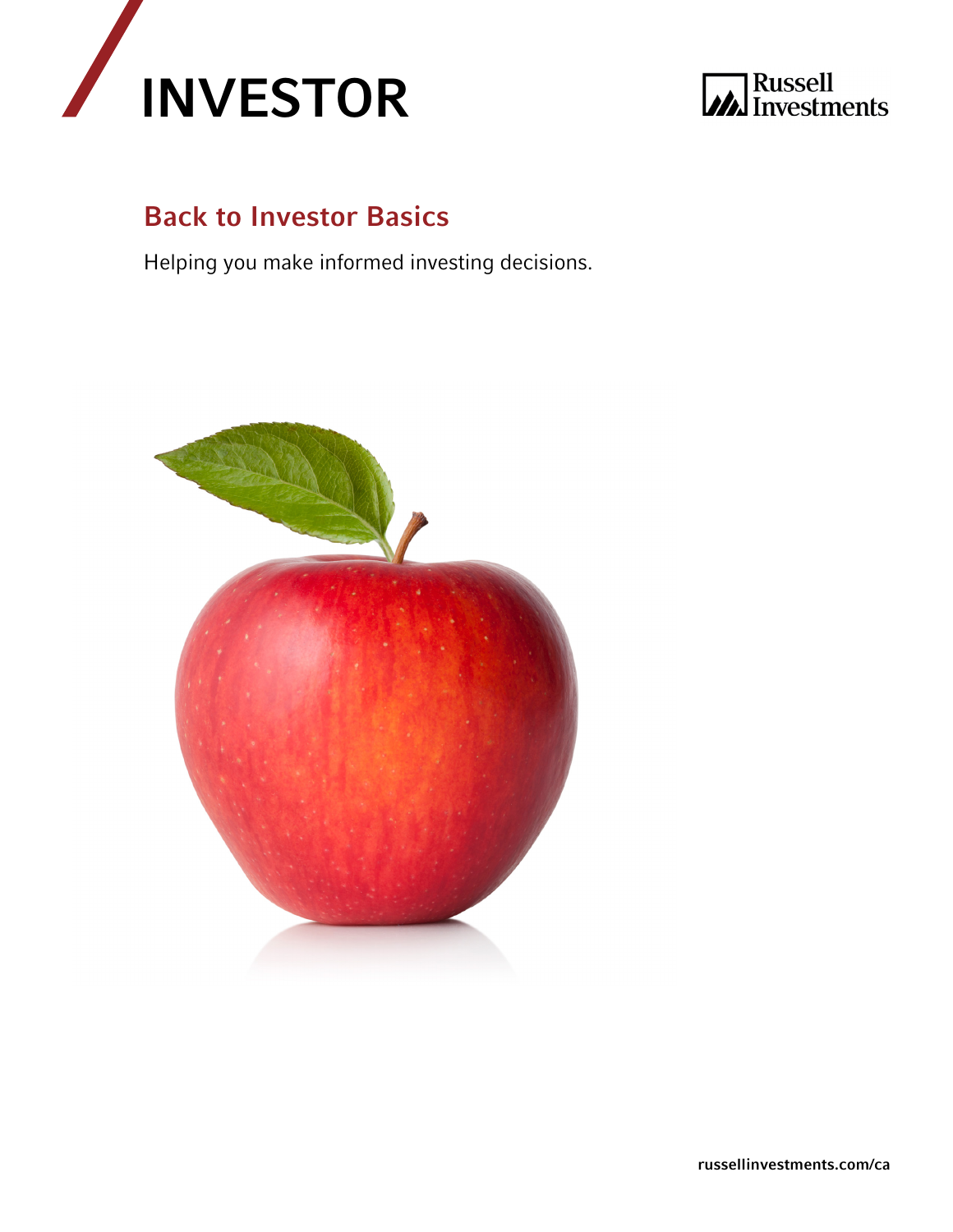### Many people changed their lifestyles during the global pandemic of 2020. As we hunkered down at home for long periods hoping to limit the spread of the virus, many of us turned to activities harkening back to a simpler era: breadmaking, tackling home renovations, pickling, gardening, doing puzzles and board games, and so on.

You could say that, as we kneaded our own dough or dug up our own vegetables, we went back to the basics. Often when times become complicated, or our lives do, going back to the basics can help us see where our priorities lie.

As we emerge in 2021 to a post-pandemic world, it may be time to revisit the basics of investing. For many of us, our priorities may have changed. Our incomes and our work environments may have changed. It's fair to say that surviving a global pandemic is a good time to reassess the basics of building wealth.

### Here are the four basic steps as we see them:



Previous generations who lived through the Great Depression or other difficult economic periods knew the value of living within their means. While taking on debt for a major purchase such as a house or car or education is often necessary and can pay off in the long run, living with a household budget deficit can make you more vulnerable to changes in your income or the economy in which you live.

As we learned to our chagrin in 2020—you never really know what's around the corner. The value of a financial cushion became painfully evident as lockdowns impacted millions of people's ability to earn an income. Those without a financial cushion were likely to have struggled much more than those with a little give in their budget.

### Some actions you can take now:

- Track your spending and categorize your purchases between wants and needs. Some of those wants and needs may have changed recently. You may also want to prioritize your "wants" to get an idea of what is really important to you.
- Pay down your debt. You can do it in one of two ways, whichever works best for you: The "avalanche" method where you pay as much as possible to the highest-interest debt and the minimum amount to the rest, or the "snowball" method where you pay off your smallest debt first, then tackle the rest in order of size.

Spending less than you earn has another benefit beyond allowing you to sleep comfortably at night. It allows you to set aside money for the future.

## 2. Start early and stay invested

"Time is on my side, yes it is," sang the Rolling Stones. And when it comes to investing, time is indeed on your side. The earlier you start, the more time your investments have to grow.

### Let's take a look at the following graph:

Start early / Make your retirement savings work hard for you

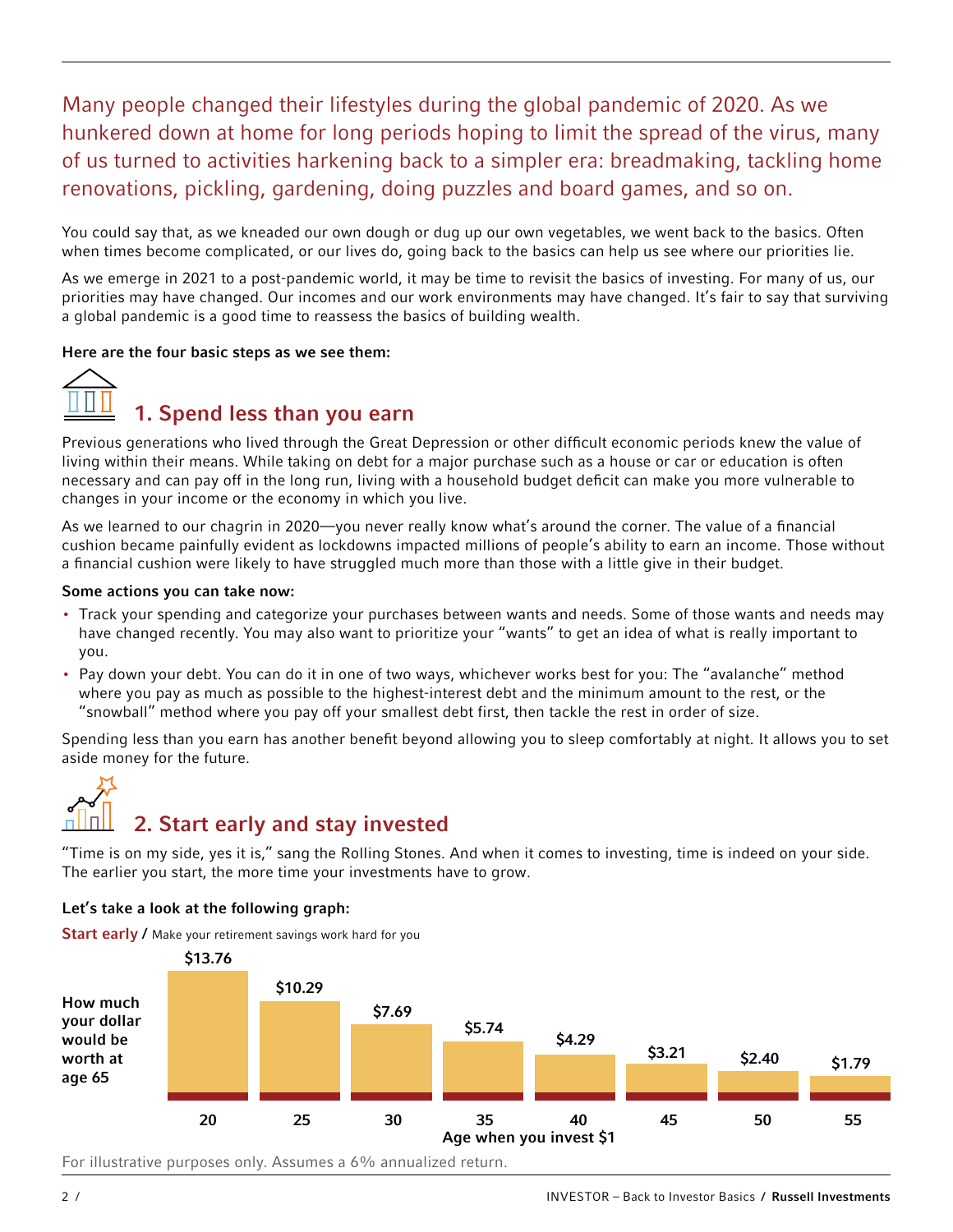Of course, it's important to invest your money appropriately, make a plan and follow it, and don't let the vagaries of the market nudge you from your path. Even the early bird investor will jeopardize their nest egg if they move in and out of the market, trade too often, take risks they can't afford, let their emotions rule their investment strategy or buy into the latest trendy investment without proper research and guidance. If you have access, consider participating in an employer-sponsored retirement plan early in your career.

Getting your foot in the investing door as soon as you can is best, since time is the key ingredient a lot of investments need in order to grow. But staying invested is just as important.



We all know the aphorism that warns us against putting all our eggs into one basket. We understand the risk that implies if the bearer were to trip coming out of the chicken coop. In the same way, you would not invest all your money in one stock. That's the appeal of a mutual fund—it can help diversify your risk among several different stocks or bonds.

But true diversification in investing goes a lot further. It's important to be sure your portfolio doesn't suffer from home-country bias or isn't heavily weighted in one sector just because you know it well. There are numerous options when investing: domestic equities, international equities, emerging markets equities, government bonds, investment grade credit, high yield credit, real assets, liquid alternatives, the list goes on. A well-diversified portfolio should cover different sectors, industries, countries, and investment products. That gives it a better chance to be more sustainable, help provide smoother returns, and hedge you against unforeseen changes in the markets.

Moreover, diversification can keep your money working for you at all times. When one area of the financial markets is doing poorly, another area is likely to be doing well.

# 4. Know what you are investing for

What is the ultimate use of the money you are saving and investing? Is it to fund your retirement? To buy a home, or help your children get an education? Is it for travel or a specific project, such as a new car or a renovation? Or is it a combination of all the above?

These questions are important because the reason you are investing will determine how long you need to invest for. If you are investing in order to buy a home or send your child to college, your timeline is shorter than if you are investing for your retirement.

Your time horizon is important because different investments behave differently. Risk is higher the shorter the time horizon. If you need your money within a couple of years you may not want to invest all of it in the stock market, which can move sharply in the short-term. A more stable investment, such as a money market fund, could be a better option. The stock market generally requires a long time horizon so your investments can weather the ups and downs and allow the magic of compounding to do its work.

The challenging market environment of 2020 highlighted the benefits of these building blocks of wealth. As we begin a new year that has its own challenges and uncertainties—the speed and efficiency of delivering the newly developed vaccines, the potential return to traditional workplaces, the opportunity to resume travel and other leisure activities—it may be valuable to review these investing basics to start off the Brave New World with a clear path forward.